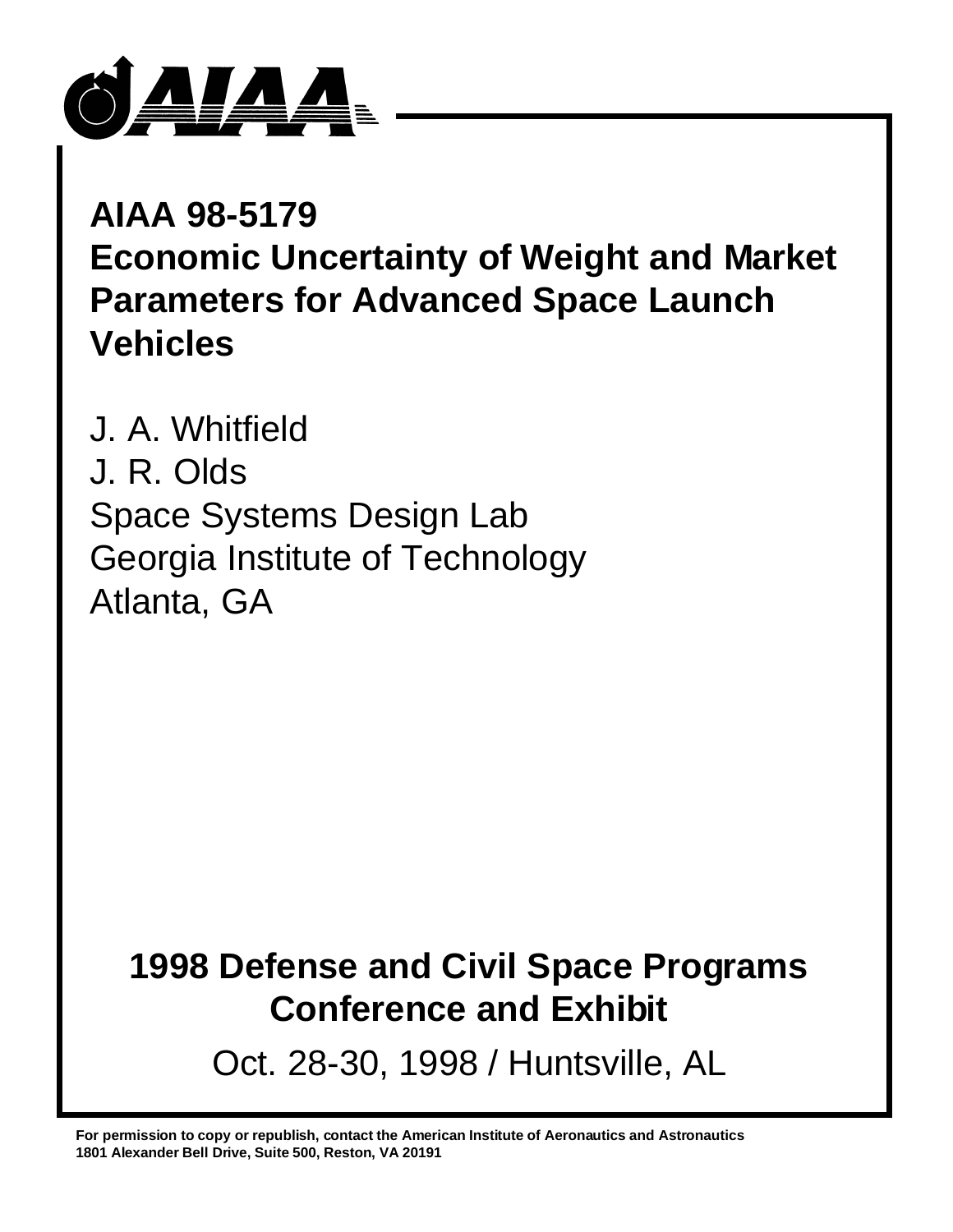### **Economic Uncertainty of Weight and Market Parameters for Advanced Space Launch Vehicles**

Jeff Whitfield\* Dr. John R. Olds<sup>†</sup> Space Systems Design Laboratory School of Aerospace Engineering Georgia Institute of Technology, Atlanta, GA 30332-0150

#### **ABSTRACT**

Market sensitivity and weight-based cost estimating relationships are key drivers in determining the financial viability of advanced space launch vehicle designs. Due to decreasing space transportation budgets and increasing foreign competition, it has become essential for financial assessments of prospective launch vehicles to be performed during the conceptual design phase. As part of this financial assessment, it is imperative to understand the relationship between market volatility, the uncertainty of weight estimates, and the economic viability of an advanced space launch vehicle program.

This paper reports the results of a study that evaluated the economic risk inherent in market variability and the uncertainty of developing weight estimates for an advanced space launch vehicle program. The purpose of this study was to determine the sensitivity of a business case for advanced space flight design with respect to the changing nature of market conditions and the complexity of determining accurate weight estimations during the conceptual design phase. The expected uncertainty associated with these two factors drives the economic risk of the overall program.

The study incorporates Monte Carlo simulation techniques to determine the probability of attaining specific levels of economic performance when the market and weight parameters are allowed to vary. This structured approach toward uncertainties allows for the assessment of risks associated with a launch vehicle program's economic performance. This results in the determination of the value of the additional risk placed on the project by these two factors.

#### **NOMENCLATURE**

| <b>CABAM</b>    | Cost and Business Analysis Module            |
|-----------------|----------------------------------------------|
| <b>CER</b>      | cost estimating relationship                 |
| <b>CSTS</b>     | <b>Commercial Space Transportation Study</b> |
| DDT&E           | design, development, test, & evaluation      |
| <b>EBIT</b>     | earnings before interest and taxes           |
| ESJ             | ejector scramjet                             |
| <b>HTHL</b>     | horizontal take-off, horizontal landing      |
| <b>IOC</b>      | initial operating capability                 |
| <b>IRR</b>      | internal rate of return                      |
| <b>KSC</b>      | <b>NASA Kennedy Space Center</b>             |
| LCC             | life cycle cost                              |
| <b>LEO</b>      | low earth orbit                              |
| LH <sub>2</sub> | liquid hydrogen                              |
| LOX             | liquid oxygen                                |
| <b>MSFC</b>     | Marshall Space Flight Center                 |
| <b>NASA</b>     | National Aeronautics and Space Admin.        |
| <b>NASCOM</b>   | NASA Cost Model                              |
| <b>NPV</b>      | net present value                            |
| <b>RBCC</b>     | rocket-based combined cycle                  |
| <b>RLV</b>      | reusable launch vehicle                      |
| <b>ROI</b>      | return on investment                         |
| <b>SSDL</b>     | Space Systems Design Laboratory              |
| <b>SSTO</b>     | single-stage to orbit                        |
| <b>TFU</b>      | theoretical first unit                       |
| TRL             | technology readiness level                   |
| <b>VTHL</b>     | vertical take-off, horizontal landing        |

<sup>\*</sup>  *- Graduate Research Assistant, School of Aerospace Engineering.*

<sup>†</sup>  *- Assistant Professor, School of Aerospace Engineering, Senior member AIAA.*

Copyright © 1998 by Jeff Whitfield and John R. Olds. Published by the American Institute of Aeronautics and Astronautics, Inc. with permission.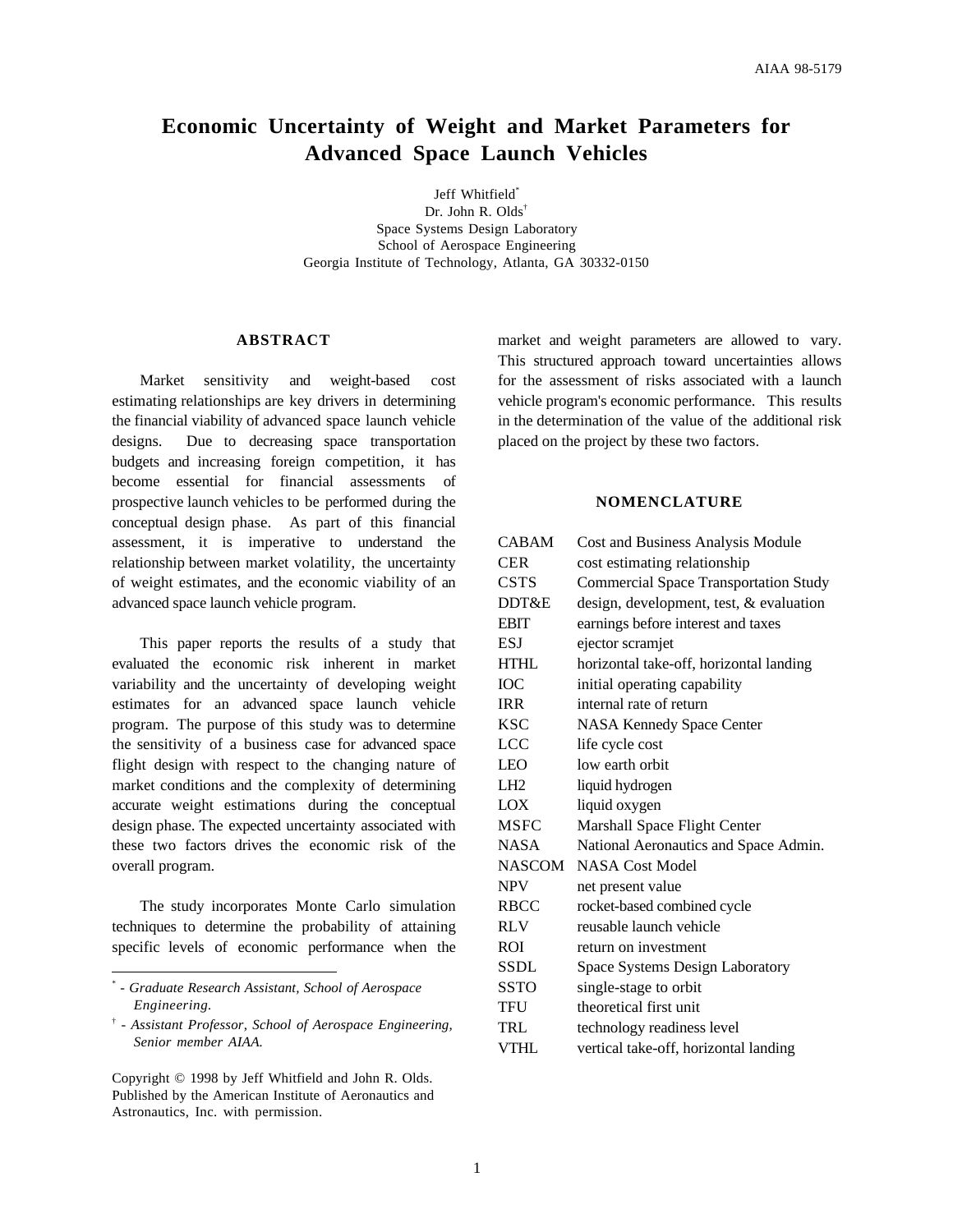#### **INTRODUCTION**

With the advent of commercial space launch vehicles and the drive towards a balanced federal budget, government financial participation in the space launch industry has significantly declined. In order to finance new programs and facilitate the advancement of technologies necessary to travel in space, private capital investment is needed. The growth in market demand for launch services has attracted the interest of private investors. However, commercial investors require a high rate of return on their investments in order to take on the risk associated with these types of programs. In order to attain the necessary capital investment required to initiate new programs, it is essential that designers incorporate financial assessments into the conceptual design phase. These assessments not only need to include the economic outlook of the project, but also to include the risk associated with the assumptions made in the projection.

One methodology used in calculating the financial costs of advanced space launch vehicle designs employs parametric cost estimates. It has been determined that parametric cost estimates allow for greater speed, accuracy, and flexibility in performing these assessments than derived from using other estimating techniques.<sup>1</sup> Parametric cost estimates use cost estimating relationships (CER) and relevant mathematical algorithms to determine cost estimates.

A cost estimate is not expected to precisely predict the actual cost of a launch vehicle program, however it should provide a realistic basis for evaluating the project. The cost analyst should work towards the goal of "cost realism," which is a term used to describe the items that make up the foundation of the estimate. These include the logic used in developing the model, the assumptions made about the future, and the reasonableness of the historical data used in determining the estimate. By analyzing the effects of uncertainty inherent in the predicted value, the analyst is able to determine a more realistic view of the appropriateness of the results.

Parametric models have been developed for assessing the financial viability of advanced space vehicle launch programs. To create this type of

model, certain simplifications must be made. These simplifications result in modeling uncertainties that translate into risk when trying to produce a realistic estimate of the financial feasibility of a project. This study analyzes and quantifies the risk associated with two of the assumptions made in performing this type of assessment for two representative conceptual launch vehicles. This includes the market variability of predicting future demand inherent in any commercial market and the uncertainty in determining accurate weight estimates.

#### **TOOLS**

The tools used in this research include CABAM (Cost and Business Analysis Module) and Crystal Ball. CABAM is a tool that utilizes parametric economic analysis to determine the financial feasibility of advanced space launch vehicles. Crystal Ball utilizes Monte Carlo simulation techniques to determine the possible outcomes when variability is introduced into the problem. By combining these two tools, an analysis of the effects of variability in weight and market parameters was completed.

#### *Background on CABAM*

CABAM was developed at Georgia Tech in response to the need to have a tool that provides a financial assessment of a conceptual launch vehicle design. This tool incorporates not only the life cycle cost attributes associated with a project, but also identifies the potential revenue streams and projects several different evaluation metrics including net present value (NPV), internal rate of return (IRR), and return on investment (ROI).

CABAM is a Microsoft Excel® workbook based simulation tool developed for the analysis of conceptual space launch vehicles. It requires the user to input basic launch vehicle system definitions through component weights and economic parameters such as inflation rate, interest rate, and tax rate. Since it only requires these basic inputs, CABAM may be used for an economic assessment at the conceptual design stage.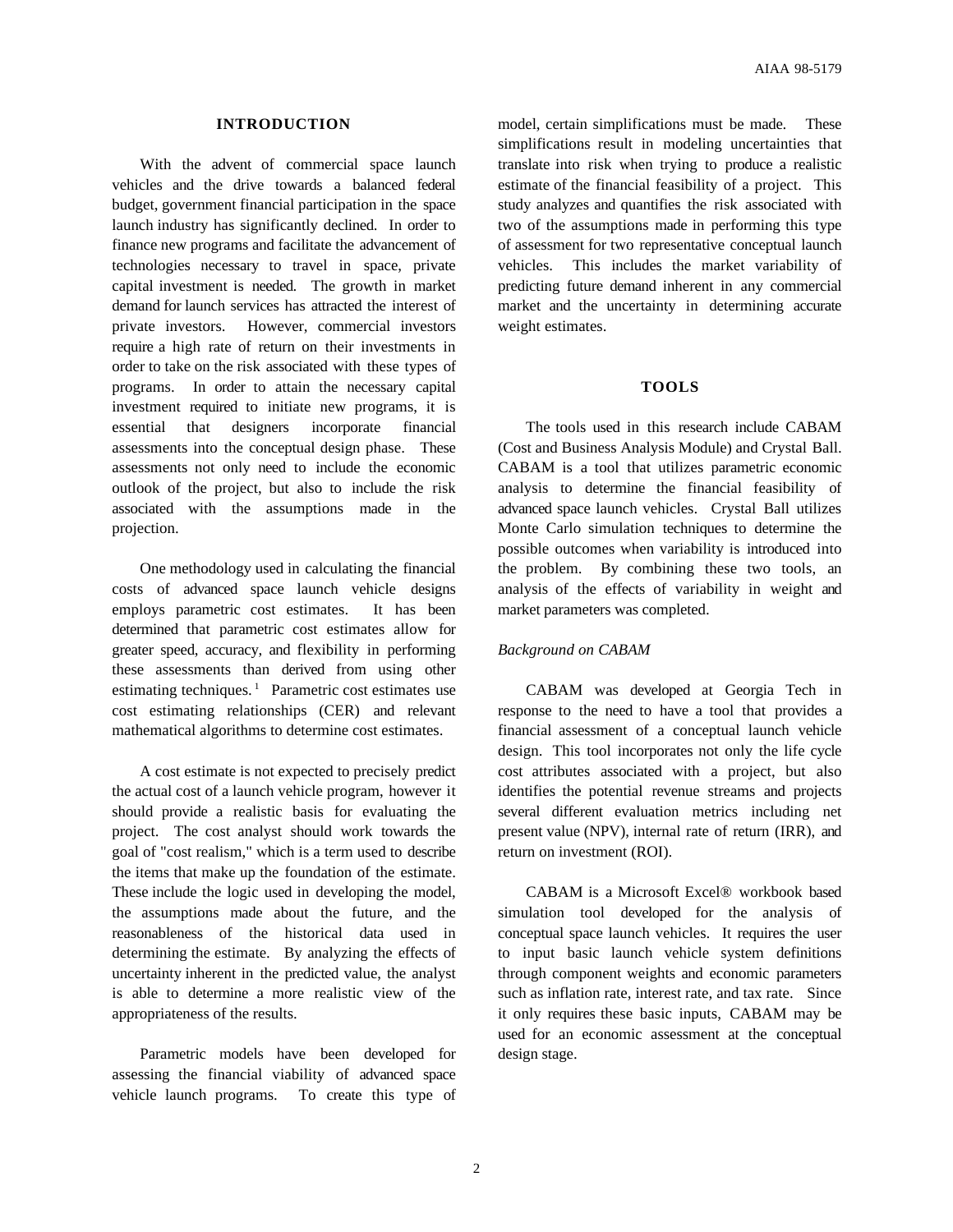Annual market size and market capture percentage for a launch vehicle simulation are determined from key market price variables supplied by the user. CABAM is a fiscal based analysis tool that utilizes fixed rates for all of its economic parameters for the entire life of the project. Yearly life cycle costs and revenue are generated to provide annual cash flows for the project being evaluated.

A schematic of the structure of CABAM is shown in Figure 1. CABAM has a modular structure that is divided into the major components of life cycle cost and revenue generation. The revenue side of CABAM is divided between the government market and the commercial market, which is then further subdivided between cargo and passenger markets. The life cycle cost side of the program is divided into three sections, non-recurring costs, recurring costs, and financing costs.



**Figure 1: Structure of CABAM**

CABAM utilizes elastic market models that were developed during the Commercial Space Transportation Study (CSTS) performed by NASA in 1994.<sup>2</sup> When the user sets the launch prices for each of the four markets, CABAM estimates the market size and share captured and determines the flight rate and required fleet size to accommodate that particular level of market penetration. From this information, yearly revenue streams are calculated.

To determine the total non-recurring cost, CABAM first calculates the design, development, testing, and evaluation (DDT&E) and theoretical first unit (TFU) costs for reusable system components. Weight-based CERs are used to estimate the costs for the vehicle, which are broken down by major subsystems. The CERs are in the form of equation  $1<sup>3</sup>$ 

$$
Cost (\text{I}) = A * W^B * C_f \tag{1}
$$

In the equation, W is the weight of each major component, A and B are constants and  $C_f$  is the complexity factor. The A and B values are system component-specific constants obtained from the unrestricted-release version of the NASCOM database for similar component groups.<sup>4</sup> The complexity factor is determined based upon the mechanical and material technology readiness of the components. Overall program wrap factors are also modeled after NASCOM.

#### *Enhancements to CABAM*

During the past year, the Space Systems Design Lab (SSDL) at Georgia Tech has continued to upgrade CABAM. The most significant change made was the way in which the model calculates NPV and IRR. The fundamental change was to discount the "free cash flow" of the program, calculated in real dollars, by the real discount rate. This alleviates the problem of having to adjust all future cash flows by the expected inflation rate. The free cash flow is calculated by adding depreciation to earnings before interest and taxes (EBIT) and then subtracting capital investments. By using this method, interest is correctly accounted for in the discount rate and the effect of taxes is removed. This was done to simplify the process of using CABAM in performing a business analysis of an advanced space launch vehicle during the conceptual design phase.

A second major enhancement to CABAM was the addition of detailed pro-forma financial statements. This includes an income statement, a balance sheet, and a cash flow statement broken down by year for the entire life of the program. Along with these upgrades, the user was given greater flexibility in choosing options related to the financing of the program. Included in the newest version of CABAM (version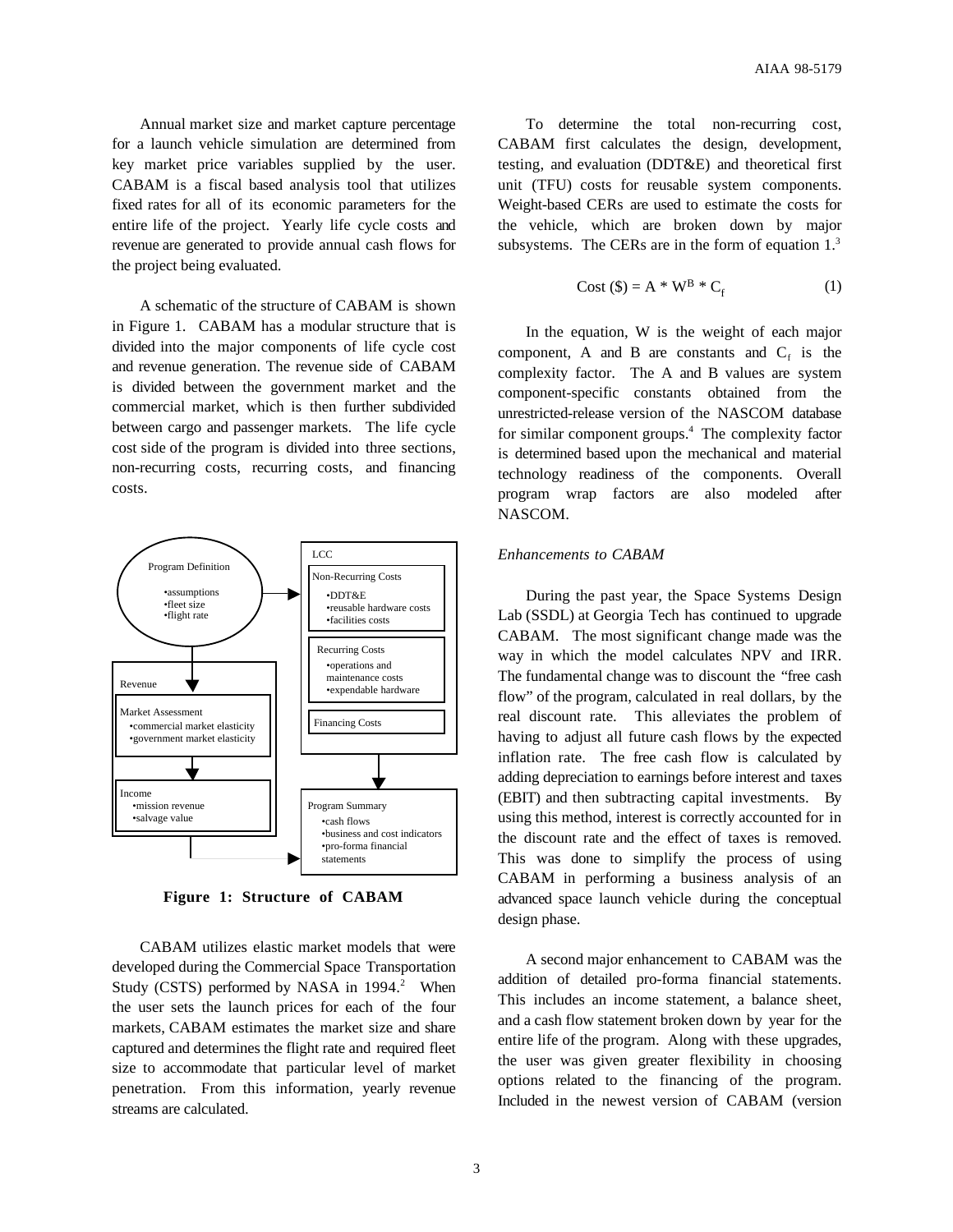6.0) is the option to use either level-payment bonds or zero coupon bonds. Also, the user now has the ability to include multiple equity investments made in the project.

#### *Crystal Ball*

Crystal Ball® is a user-friendly, graphically oriented forecasting and risk analysis program that provides the probability of certain outcomes.<sup>5</sup> It utilizes Monte Carlo simulation techniques to forecast the entire range of results possible for a given situation. Crystal Ball also provides the confidence levels so that the user will know the likelihood of any specific event taking place.

A Monte Carlo simulation is a system that uses random inputs for key inputs to measure the effects of uncertainty in a model. This is achieved by first specifying the probability distributions for all of the uncertain quantitative assumptions. Next, a random number is generated from the distribution for each parameter to arrive at a set of specific values for computing the output of the simulation run. This process is then repeated numerous times to produce a large number of output values. An approximation of the probability distribution of the output values may be obtained by breaking the range of values into equal increments and counting the frequency with which the trials fall into each increment. As the number of trials increases, the frequencies will converge toward the actual probability.<sup>6</sup>

#### **ANALYSIS**

By utilizing the Monte Carlo simulation technique, an analysis of the effects of allowing certain variables to vary within a predetermined range was possible. This study investigated the effects of allowing two variables, the market characteristics and weight estimates to vary within specified ranges to determine the effect on the economic viability of the project.

#### *Calculating Weight Variability*

The first step in setting up the analysis was to determine an appropriate methodology for fluctuating

weight parameters during the simulation runs. The original vehicle weight statements included a 15% aggregate dry weight margin to allow for weight growth that normally occurs as the vehicle goes through the different stages of design. Since the distribution of the dry weight margin is not known, CABAM uses only the base "best guess" (most likely) component weights to calculate DDT&E and TFU costs, but then applies a 20% cost margin to the final non-recurring cost calculations.

The most-likely weights of the different component groups listed in Table 1 were allowed to vary by the percentages shown in the table. Avionics was allowed to fluctuate equally on either side of the most-likely estimate because of the continual evolution in the development of smaller electronic components compared to the normal weight growth that occurs with all components. The main propulsion was given the greatest allowance on the maximum side because of the complexity of developing new engines for advanced space flight launch vehicles.

**Table 1: Variances by Component Group**

| <b>Component Groups</b>                | Minimum | Maximum |
|----------------------------------------|---------|---------|
| <b>Wing Group</b>                      | $-5%$   | 20%     |
| <b>Tail Group</b>                      | $-5%$   | 20%     |
| <b>Body Group</b>                      | $-5%$   | 20%     |
| <b>TPS Group</b>                       | $-5%$   | 20%     |
| <b>Landing Gear</b>                    | $-5%$   | 20%     |
| Main Propulsion                        | $-5%$   | 25%     |
| <b>RCS Propulsion</b>                  | $-5%$   | 10%     |
| <b>OMS</b> Propulsion                  | $-5%$   | 10%     |
| Primary Power                          | $-5%$   | 10%     |
| Electrical Conversion and Distribution | $-5%$   | 10%     |
| Surface Control Actuation              | $-5%$   | 10%     |
| Avionics                               | $-10%$  | 10%     |
| <b>Environmental Control</b>           | $-5%$   | 10%     |

CABAM was reconfigured to allow for adjustments to be made in the size of the payload capacity depending on the total combined weight of the components in comparison to the original dry weight of the vehicle. Therefore, if the new dry weight of the vehicle calculated *after* the components weights were randomly changed per Table 1 exceeded the original baseline weight (including its 15% dry weight margin), the difference was then subtracted from the payload capacity, thus reducing revenue for each launch. The opposite also held true: if the new weight was less than the original weight, then the payload capacity was increased resulting in additional revenue.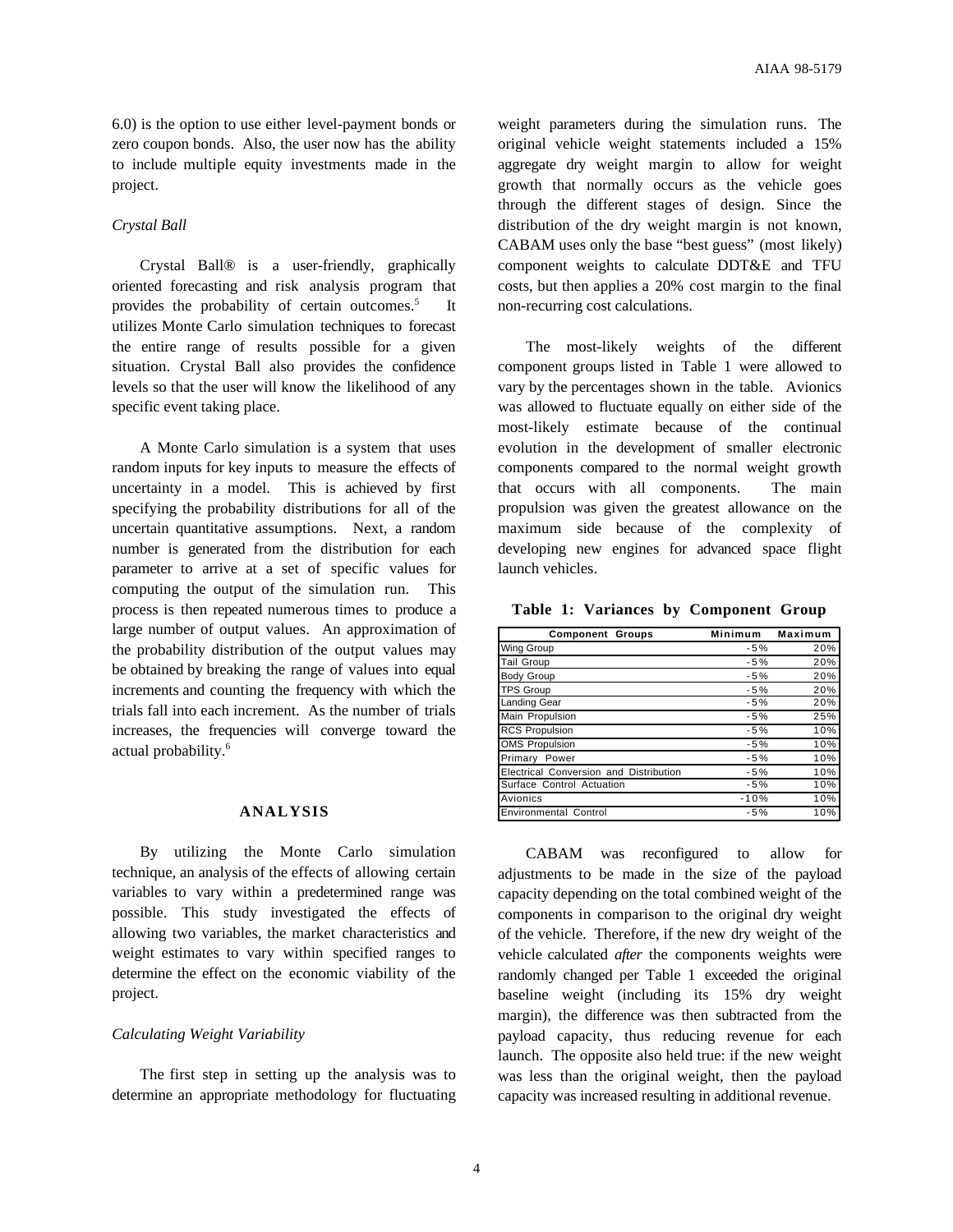For passenger missions, incremental changes in the number of passengers carried per flight were only permitted for increments of 1800 lbs. It was assumed that each passenger would generate that amount of weight growth in the different systems required to transport a human into space.

As shown in Figure 2, a triangular distribution was placed on each of the component groups for the Monte Carlo simulation. The minimum and maximum weights allowed were calculated based upon the percentages listed in Table 1.



**Figure 2: Representative Triangular Weight Distribution**

#### *Calculating Market Volatility*

To evaluate the sensitivity of the model to changing market conditions, an approximation of the volatility of demand was assumed. The authors estimated that greater volatility exists in the lower price segments compared to that occurring in the higher price market. The reason for this estimation was based upon the fact that market demand is already known for higher price segments based upon current market conditions, thus lower risk exists for competing in this price range. As shown in Table 2, it was assumed that at the lower price segment, a 30% fluctuation in the size of the commercial market and a 15% fluctuation in the size of the government market may exist from current estimations. At the higher price segment, a 5% fluctuation was included for both markets.

Figure 3 shows the market estimations for commercial cargo, which was one of four markets used in this study. The solid line represents the baseline case and the long dash lines represent the variability possible in market demand. This graph depicts the tapering of market variability as the price increases.



**Figure 3: Commercial Cargo Market**

Two equations were derived to determine the size of the market captured under the predefined assumptions. By using these equations, the market volatility was quantified for a specified price. For the commercial cargo market, the market demand fluctuated between 1,197,000 lb. and 698,000 lb. at a price of \$820/lb. as shown in Figure 3 by the horizontal dotted lines. The first equation gives the

**Table 2: Prices and Market Fluctuation for Each Market Segment**

|                       | Price                |         |       | <b>Market</b>    | <b>Fluctuation</b> |     |
|-----------------------|----------------------|---------|-------|------------------|--------------------|-----|
| Market<br>Seament     | Units                | Optimal | Hiah  | Low              | Hiah               | Low |
| Commercial Cargo      | \$/lb                | 820     | 5.000 | 100              | 30%                | 5%  |
| Commercial Passengers | IM\$/passenger       | 0.52    | 5.0   | 0.2              | 30%                | 5%  |
| Government Cargo      | \$/lb                | .650    | 5.000 | 100 <sup>1</sup> | 15%                | 5%  |
| Government Passengers | <b>M\$/passenger</b> | 7.12    | 15.0  | 0.2 <sub>1</sub> | 15%                | 5%  |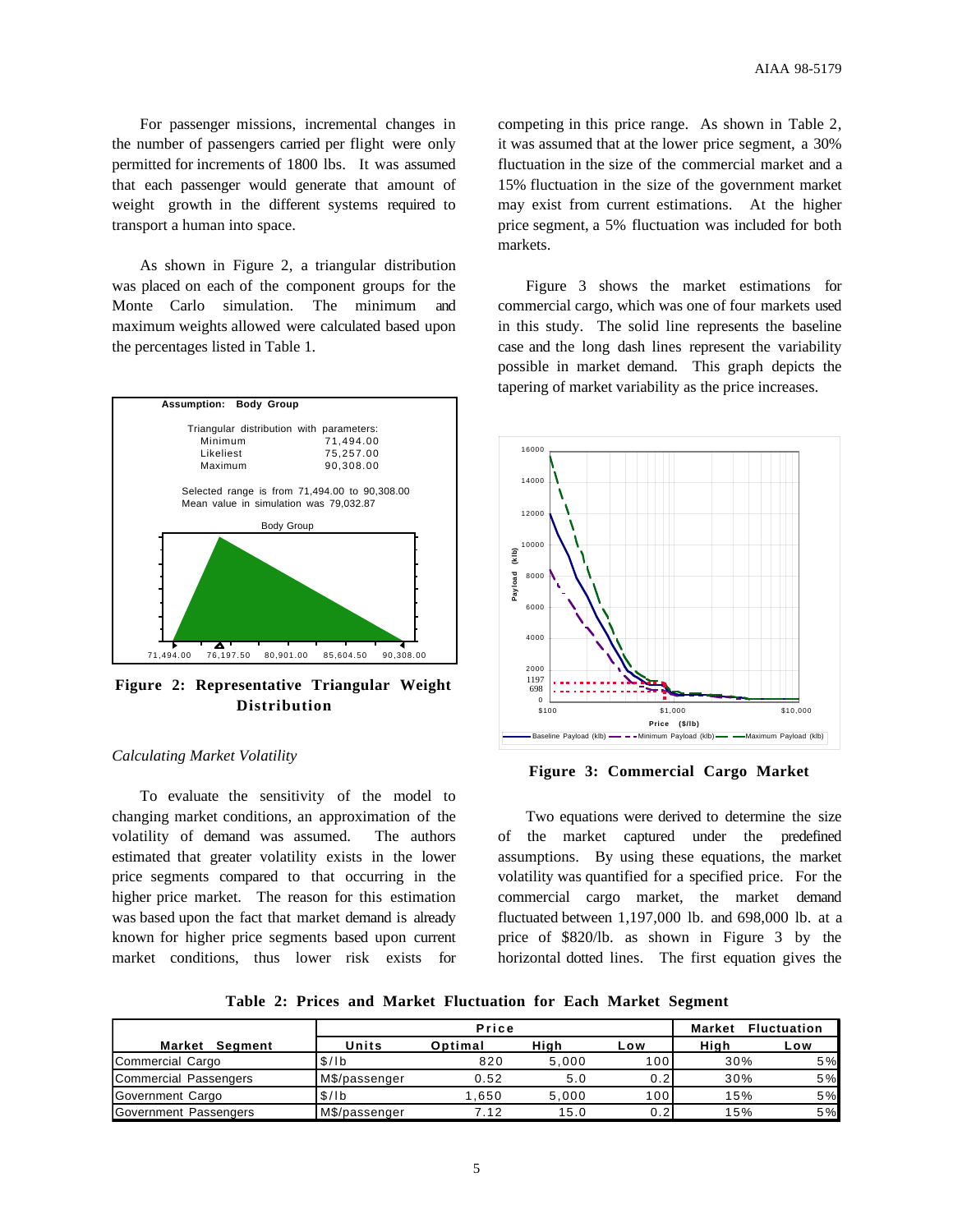total demand in pounds for the market.

$$
F * S * B + B = M \tag{2}
$$

In equation 2, F is the factor that is allowed to vary between 1 and –1 during the Monte Carlo simulation creating the effect of either being greater than or less than the expected value. As shown in Figure 4, a triangular distribution was placed on F for the simulation run. B is the base value of the market demand determined by the price. S is the scale factor that fluctuates linearly between 5% and 30% for the commercial market and between 5% and 15% for the government market depending on the price. The result of this equation, M, is the net market size captured by the particular project under evaluation.

$$
S = S_2 - \frac{S_2 - S_1}{P_2 - P_1} \quad (P_2 - P) \tag{3}
$$

Equation 3 was used to calculate S for equation 2. P is the price to launch either a pound of payload or one person into low earth orbit (LEO). For each of the four market segments, the price was set at a previously determined optimal level to achieve the maximum rate of return for the program (Table 2). A grid search optimization strategy was used to determine the optimal pricing strategy for this class of vehicles.<sup>7</sup>



**Figure 4: Representative Triangular Market Distribution**

The prices used in the analysis are shown in Table 2.  $P_1$  is the price at the lower bound and  $P_2$  is the price at the upper bound. These bounds are represented by the high and low figures also shown in Table 2.  $S_1$ is the maximum fluctuation allowed in the market and  $S_2$  is the minimum fluctuation allowed. These percentages are also shown in Table 2.

#### *Sample Vehicles*

To provide analysis data for this research, two candidate single-stage-to-orbit (SSTO) reusable launch vehicle (RLV) designs were chosen to serve as reference vehicles. For both vehicles, the initial operating capability (IOC) was projected to be 2008 and steady state operation was assumed for the period from the year 2010 to 2025. The baseline case for the two vehicles had a cargo capacity of 44,000 pounds or twenty-four passengers.

The first concept selected, which takes advantage of more off-the-shelf technologies, was an all-rocket SSTO vehicle with vertical take-off and horizontal landing (VTHL). This concept, which utilizes five LOX/LH2 rocket engines, is shown in Figure 5. Each vehicle was configured to allow for cargo and passenger service to low earth orbit (LEO, due east from KSC).



**Figure 5: SSTO All Rocket Vehicle**

The second concept, an advanced launch vehicle named *Hyperion*, is currently being investigated by students in the SSDL at Georgia Tech. This concept, shown in Figure 6, represents a RLV with horizontal take-off and horizontal landing (HTHL). The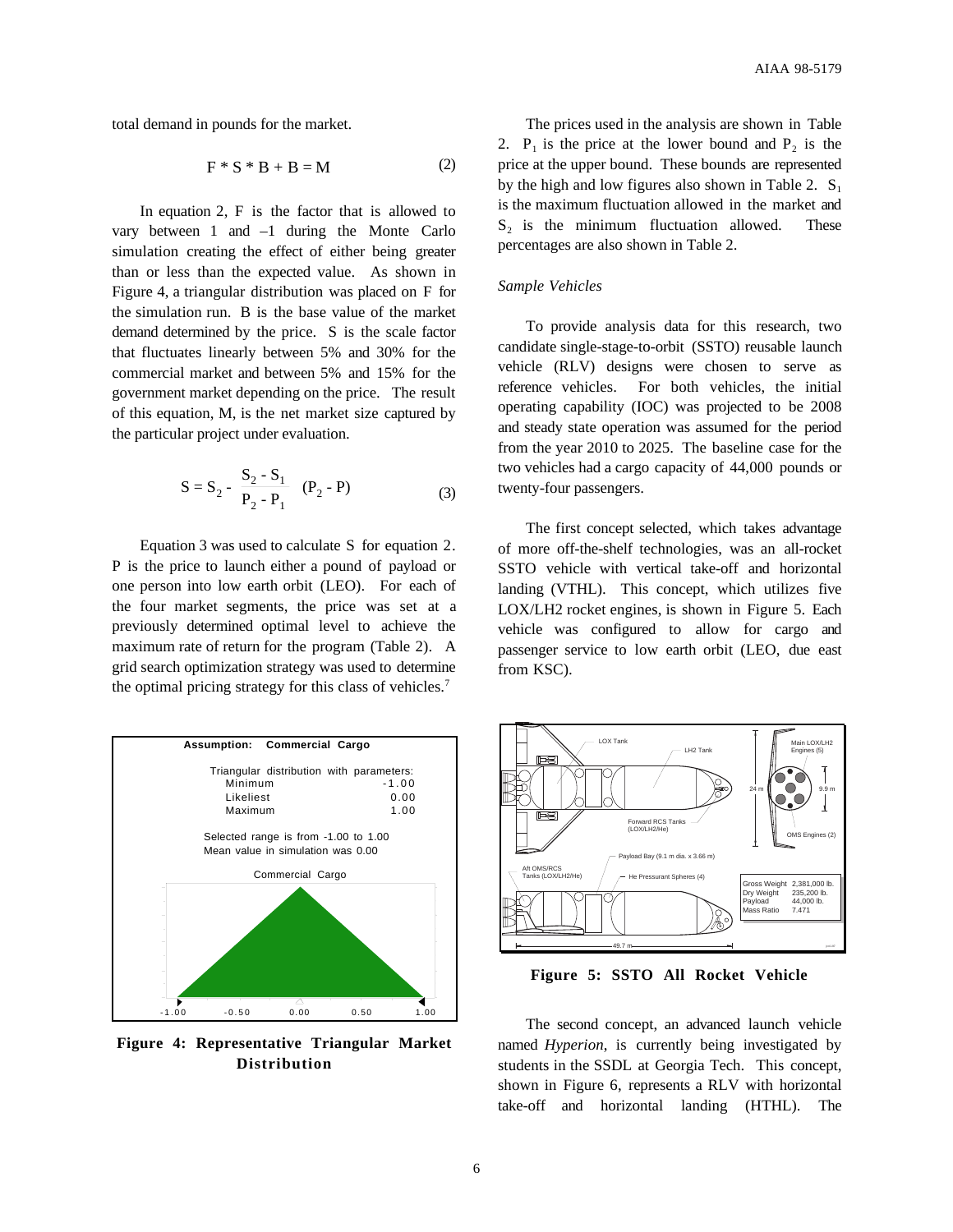

**Figure 6:** *Hyperion* **Vehicle**

propulsion system of this vehicle consists of five LOX/LH2 ejector scramjet (ESJ) rocket-based combined–cycle (RBCC) engines.<sup>8</sup>

The technology readiness level (TRL) for the *Hyperion* vehicle was much lower than the all rocket vehicle mainly because of the use of RBCC engines. This resulted in higher complexity factors for *Hyperion* compared to those used for the other vehicle. Since *Hyperion* utilizes a horizontal take-off, larger landing gear, wings, and tail were required. These factors resulted in an overall heavier dry weight for *Hyperion*.

#### **RESULTS**

Using Crystal Ball, a Monte Carlo simulation of 5000 trails was run for each vehicle with the predefined assumptions. The results show that the model was more sensitive to changes in the market parameters than to changes in the weights. As Figure 7 and Figure 8 show, the highest correlation existed between the economic indicators, in this case NPV, and the commercial cargo market.

These charts show that market volatility exerted greater influence over the financial outcome of the project compared to fluctuations in weight parameters. Specifically, changes in the demand for the commercial cargo market had the greatest impact upon the economic viability of an advanced space launch vehicle program under the parameters set forth in this analysis. This was a common result for both vehicles, however the results for weight parameters differ between *Hyperion* and the all-rocket vehicle.

For the weight parameters, the results corresponded with the weight breakdowns for the vehicles in terms of significance. For *Hyperion*, the body, wings, landing gear, and main propulsion



**Figure 7: Sensitivity Chart for** *Hyperion*



**Figure 8: Sensitivity Chart for Rocket Vehicle**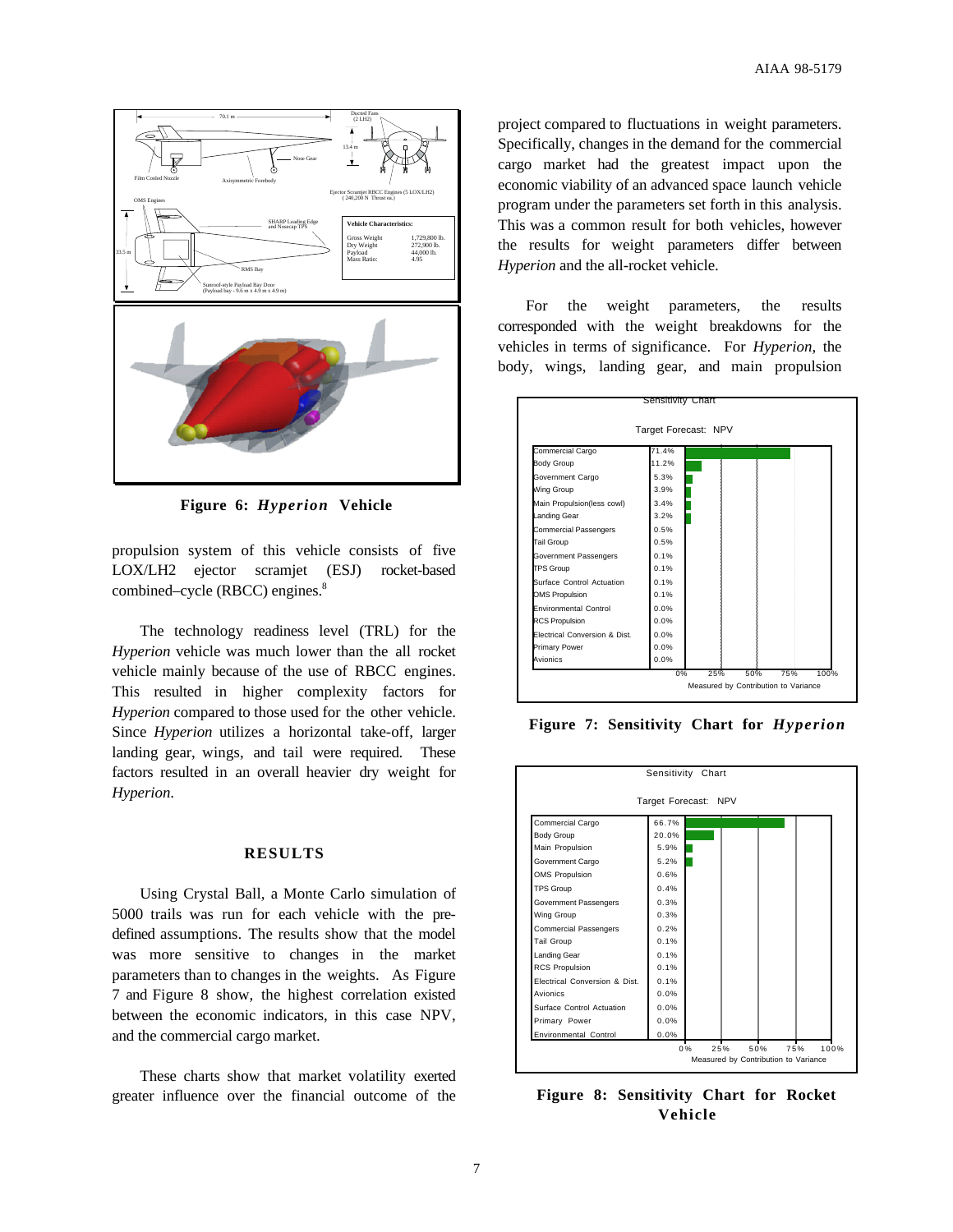system were the most significant in terms of weight requirement. From this information, the economic validity of utilizing horizontal take-offs might be questioned due to the need for heavier components that result from this feature.

For the rocket vehicle, the body and the main propulsion system were the most significant. Therefore, designers could infer from these findings that changes in the weight of the body group would have a significant impact upon the financial outlook of the design. Conversely, improvements in the weights of avionics, surface control actuation, primary power, and environmental control would have minimal impact upon the profitability of the overall program.

The results for the two vehicles broken down by economic indicators, NPV and IRR, are shown in Figure 9. The charts depict the frequency distributions for each vehicle, with the corresponding statistics listed below each of the charts. The statistics highlight the important findings from each of the simulation runs.

The NPV showed a variability of  $+50\%$  of the mean value for both vehicles. The rocket vehicle had a slightly higher average than *Hyperion* and a slightly lower standard deviation. Based upon these findings, the rocket vehicle would be a superior investment because of the higher return coupled with the lower risk value. However, the difference in return between these two vehicles was marginal. The simulation runs for the forecast value IRR resulted in the exact same standard deviation for both vehicles. As a percentage of the mean value, the standard deviation was approximately 6% for both simulations. These statistics show that by varying the weight and market parameters by the values defined previously results in significant volatility in the financial outcome of the project.

#### *Reward-to-Variability Ratio*

In performing a financial analysis of a project, it is imperative that the reward be taken in context with the amount of risk assumed. The Sharpe ratio is an economic indicator that combines both factors into a

single metric. Introduced in 1966 by Professor William Sharpe of Stanford University, the Sharpe ratio was intended to measure the performance of mutual funds. It has gained considerable popularity in the financial community as a metric for comparing different investments. As shown in equation 4, to arrive at the Sharpe ratio, the risk-free rate,  $r_{\text{rf}}$ , is subtracted from the average return of the project, which is then divided by the standard deviation of the return,  $σ(x).<sup>9</sup>$ 

$$
SR(x) = \frac{\bar{r}(x) - r_{rf}}{\sigma(x)}
$$
(4)

For illustration purposes, the Sharpe ratio of a portfolio held from 1954 to 1994 containing shares from all stocks with a market capitalization over \$150 million was 43.10 From the analysis, the Sharpe ratio was calculated for *Hyperion* as a somewhat disappointing 7.2 and for the all rocket SSTO vehicle as 7.3 using a risk-free rate of 5.27% as shown in Table  $3<sup>11</sup>$  The risk free rate was derived from the current yield on 30 year government bonds. In terms of the Sharpe ratio, higher numbers indicate better risk-adjusted returns.

**Table 3: Values Used in Sharpe Calculation**

|          | rŋ       | $\overline{\phantom{a}}$<br>r(x) | v         | SR(x)           |
|----------|----------|----------------------------------|-----------|-----------------|
| Hyperion | 27%<br>∽ | 9.65%                            | 0.61%     | C<br>$-$        |
| Rocket   | 27%      | 9.75%                            | 61%<br>0. | .3 <sup>1</sup> |

The 30 year government bond yield was chosen because it contains no default risk and matches the term in years of the launch vehicle program. It might be argued that a shorter term government security would eliminate interest rate risk, which should not be included in the calculation of the Sharpe ratio for this type of analysis. However, short-term government securities do not reflect expected long run changes in inflation. Therefore, there is a trade-off in using either rate, but the overall implications to the value obtained from the Sharpe ratio calculation are marginal.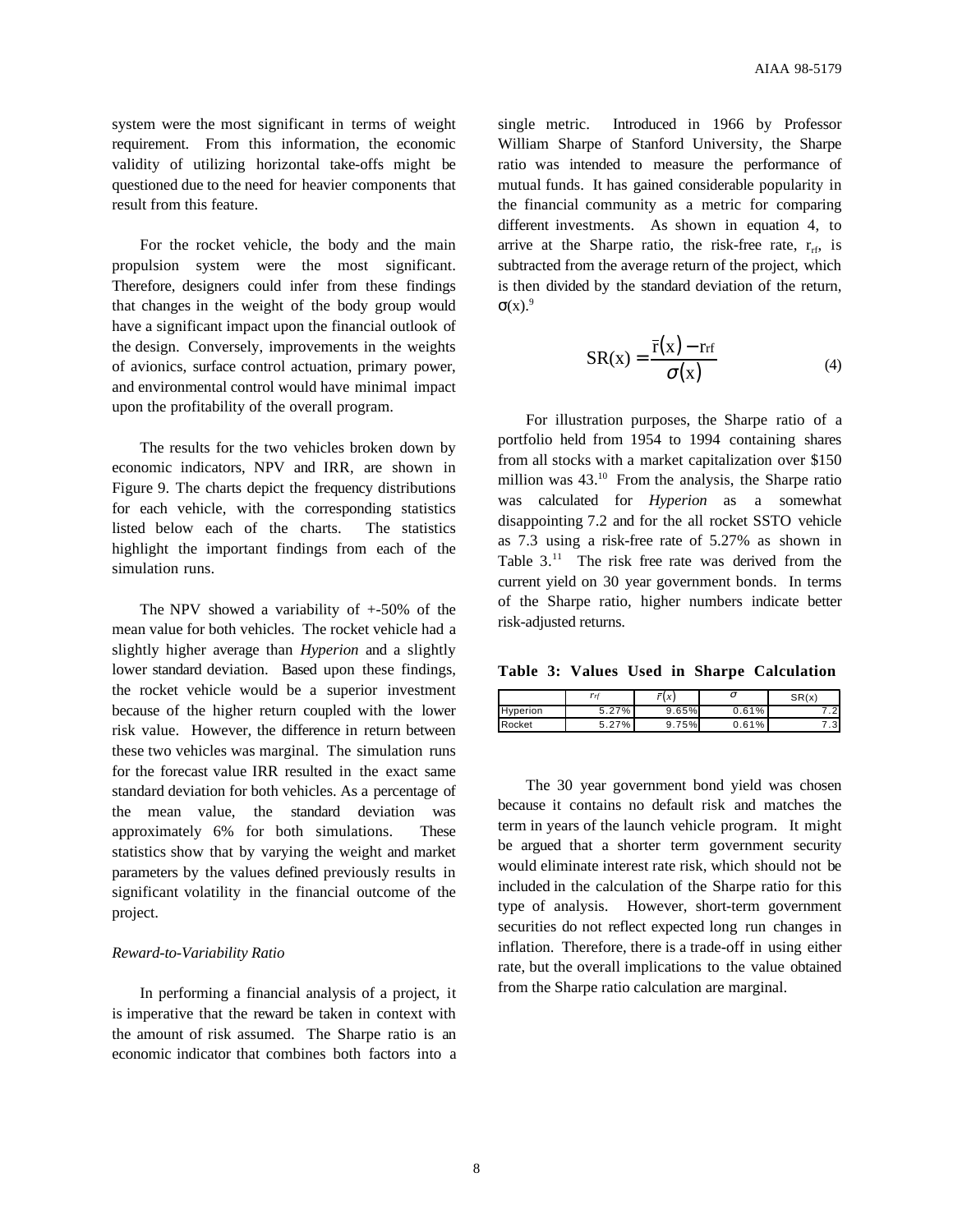## Hyperion Rocket



| Statistics:               | Value      |
|---------------------------|------------|
| Trials                    | 5000       |
| Mean                      | 4.231.28   |
| Median                    | 4,220.15   |
| Mode                      |            |
| <b>Standard Deviation</b> | 653.06     |
| Variance                  | 426,488.36 |
| <b>Skewness</b>           | 0.05       |
| Kurtosis                  | 2.74       |
| Coeff. of Variability     | 0.15       |
| Range Minimum             | 1,657.69   |
| Range Maximum             | 6,279.83   |
| Range Width               | 4,622.14   |
| Mean Std. Error           | 9.24       |
|                           |            |



| Statistics:               | Value      |
|---------------------------|------------|
| Trials                    | 5000       |
| Mean                      | 4,282.63   |
| Median                    | 4,271.14   |
| Mode                      |            |
| <b>Standard Deviation</b> | 635.96     |
| Variance                  | 404.440.04 |
| <b>Skewness</b>           | 0.06       |
| Kurtosis                  | 2.74       |
| Coeff. of Variability     | 0.15       |
| Range Minimum             | 2,123.13   |
| Range Maximum             | 6.344.48   |
| Range Width               | 4,221.35   |
| Mean Std. Error           | 8.99       |
|                           |            |



**Figure 9: Comparison of Results for Both Vehicles**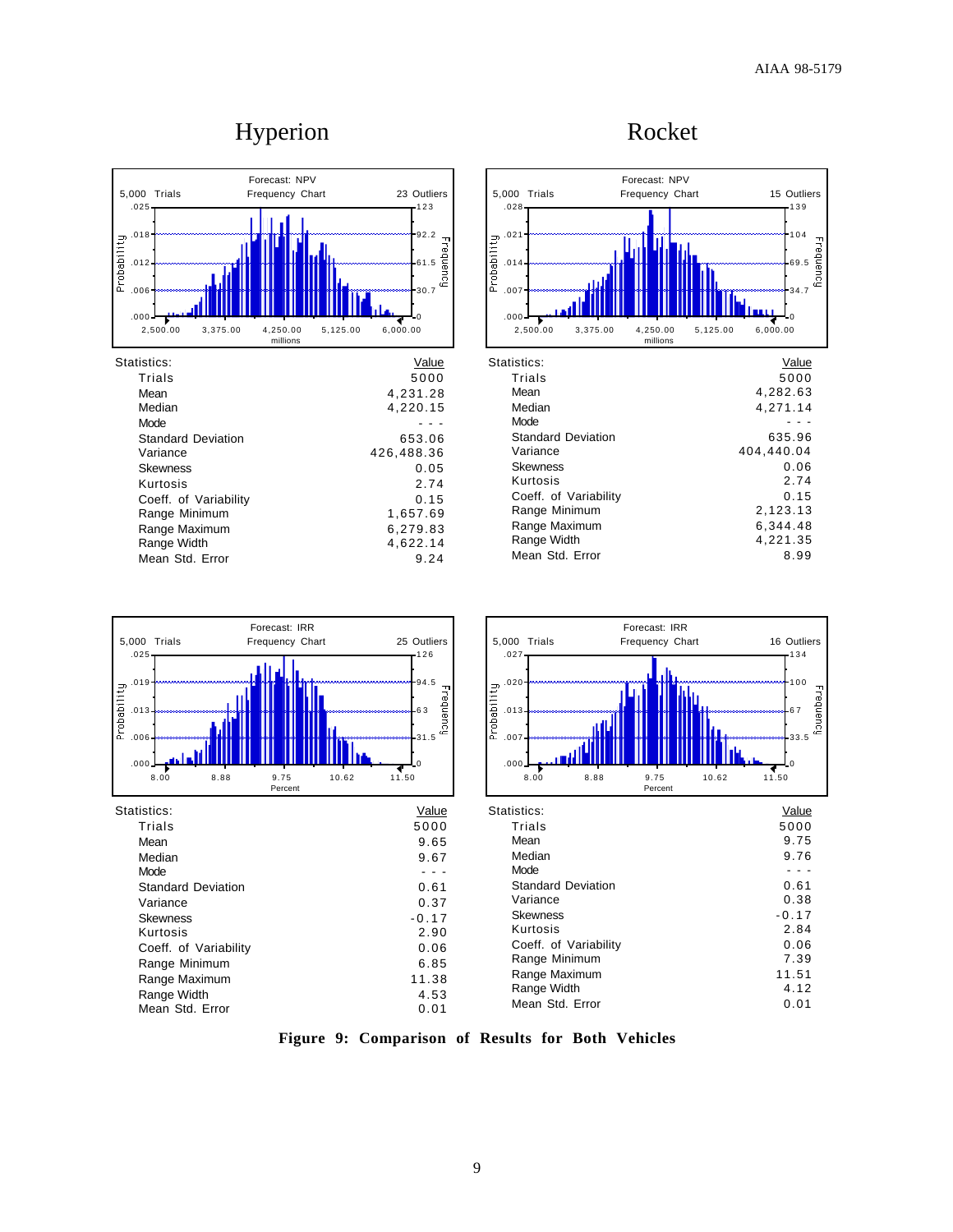In this analysis, the results of using the Sharpe ratio only quantify the risk associated with market volatility and variances in the weight parameters of the different components. Many other factors create risk in this type of project that might adversely or positively affect the financial viability for an advanced space launch program. Therefore, the identification of the Sharpe ratio obtained by a stock portfolio in a previous paragraph was not meant as a comparison to the results obtained from the two vehicles, but rather to provide an illustration of the numeric values expected.

#### **DISCUSSION**

In the analysis section, the Sharpe ratio was introduced as a metric that might be used for the financial analysis of advanced space launch vehicle programs during the conceptual design phase. This ratio was originally developed for the sole purpose of evaluating mutual funds based upon past performance. Experts in the field might question the validity of using this ratio for the purposes outlined in this paper. It has been suggested that derivatives of the equation might be preferable for this type of evaluation.

A possible alternative for equation 4 would be to eliminate the use of the risk free rate, thereby dividing the average return by the standard deviation. This would result in values of approximately 16 for the two vehicles analyzed in this paper. It has also been suggested that average return should be divided by the standard deviation squared. This would raise the value to approximately 26 for *Hyperion* and the rocket vehicle. These two derivative equations would simplify the process for the conceptual designer as well as eliminate the controversy associated with determining an appropriate value for the risk free rate.

If the relationship between the *total* economic risk of the project and the risk associated with the two factors considered in this paper (i.e. component weight and market variability) was known, then a scale factor could be applied to the ratio. This would provide a result that could be used in a comparative environment with other launch programs as well as other investment projects.

#### **CONCLUSIONS**

The goal of this research was to investigate the effects of uncertainties associated with weight and market parameters in determining the economic viability of advanced space launch vehicles. Market sensitivity and weight-based cost estimating relationships are key drivers in determining the financial viability of a project. The expected uncertainty associated with these two factors drives the economic risk of the overall program. Monte Carlo simulation techniques were incorporated into the analysis to determine the sensitivity of the model to changes in market and weight parameters. From this, the risk generated by the variability of these two parameters was quantified.

From the findings of the Monte Carlo simulations, it may be concluded that the volatility of the market will play an integral role in the viability of commercial advanced space flight vehicle programs. These findings emphasize the importance of the need for accurate market demand forecasts. For weight parameters, the results suggest that certain component groups, depending on the vehicle type, dominate others in terms of significance to the overall economic viability of a launch program. From this, it may be concluded that improving the accuracy of the estimates of weight for certain component groups will minimize the risk associated with weight estimations.

In addition to these findings, a metric was introduced which would quantify the risk as it relates to the return of the project. This provides designers with a basis from which to work in identifying the value of different factors that may affect the financial outcome of an advanced space flight program. In terms of weight estimations, by improving the confidence level of the predictions made about the weights of specific components, the Sharpe ratio may be increased for the whole program, thereby improving the financial viability of the design. Utilizing CABAM and Crystal Ball, further investigations may be made into other factors that create uncertainty in the financial outlook of space launch vehicles.

From the analysis, it was determined that the allrocket SSTO vehicle was a slightly better investment due to the higher Sharpe ratio. In terms of IRR, both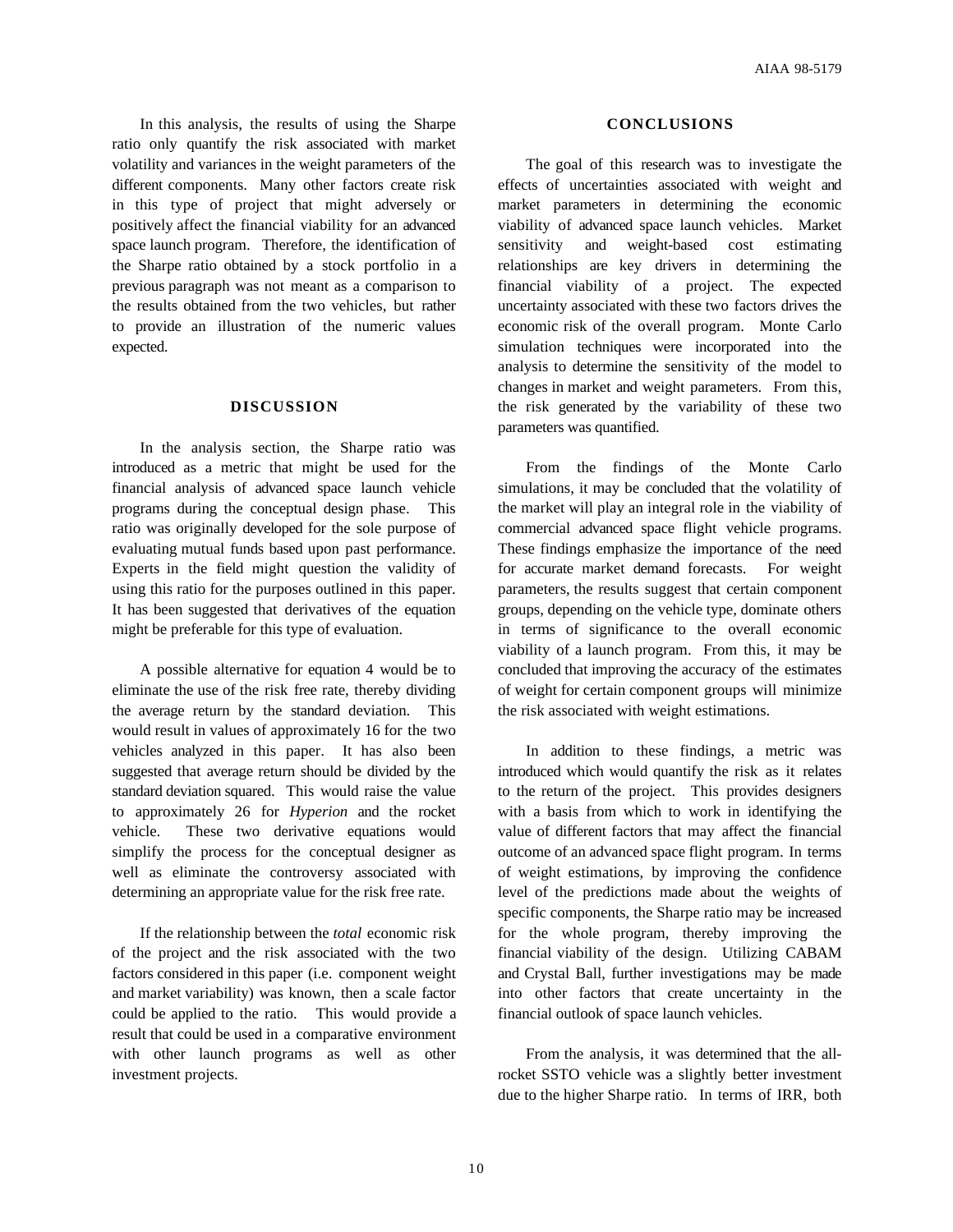AIAA 98-5179

vehicles displayed the same risk value for weight and market parameters as a whole, however the rocket vehicle had a slightly higher return. Since the analysis was performed at a conceptual design stage, the difference in the financial viability was marginal and should not be a determinant in choosing between the two vehicles at this stage of development. It should also be noted that the analysis was performed based upon subjective assessments of weight variability and market volatility (Tables 2 and 3). With those assumptions and the CSTS launch market assumptions also used, neither vehicle results in a particularly attractive economic scenario for potential investors.

#### **FUTURE WORK**

Future work for this research may include the investigation of other factors that might affect the economic viability of a launch program. This would include not only items directly related to the design of a vehicle, but also economic factors and government incentive programs that could have far reaching implications for the advancement of space flight.

Other possible areas of interest for this type of investigation might include the analysis of targeted marketing efforts. Certain areas of the market may provide a higher level of stability for commercial launch service providers, but at what cost to return? For example, if a launch service concentrated solely on the government passenger market, the risk would be significantly reduced, however the return might be considerably lower, thus resulting in an overall lower quality project in terms of financial viability.

An expansion upon the use of the Sharpe ratio in determining the economic performance of advanced space launch vehicle programs might be another area of consideration for investigation. The intention here would be to try to incorporate and quantify the total risk of the program, thereby providing a metric for use in the comparison of alternative launch programs.

CABAM will continue to be improved by expanding upon the modules within the model and by adding new components to the overall structure.

#### **ACKNOWLEDGEMENTS**

The authors would like to thank the members of the Georgia Institute of Technology Space Systems Design Laboratory for their support. John Bradford, Laura Ledsinger, David McCormick, Jeff Scott, and Jeff Whitfield generated design data and graphics for the vehicle *Hyperion*. David Way, John Bradford, Laura Ledsinger, David McCormick, Jeff Scott, and Jeff Whitfield generated design data and graphics for the allrocket SSTO vehicle.

The authors would also like to thank Eric Shaw of NASA's Marshall Space Flight Center (MSFC) for his support in providing insight into the economics of RLVs and methodologies used for business simulation analysis.

This work was sponsored by NASA - Marshall Space Flight Center, Engineering Cost Office under contract NAG8-1417.

#### **REFERENCES**

- 1. "Parametric Cost Estimating Handbook Joint Government/Industry Initiative," Department of Defense, Fall 1995.
- 2. "Commercial Space Transportation Study (CSTS) – Executive Summary," NASA–Langley Research Center, Hampton, VA, April 1994.
- 3. Lee, H., and Olds, J. R. "Integration of Cost Modeling and Business Simulation into Conceptual Launch Vehicle Design," AIAA 97- 3911, 1997 AIAA Defense and Space Programs Conference & Exhibit, Huntsville, AL, September 23-25, 1997.
- 4. "The Marshall Space Flight Center's NASA Cost Model (NASCOM) Database Version 2.0: Volume 1, Executive Summary," ARI/92-R-009, Applied Research, Inc., January 1993.
- 5. "Crystal Ball Version 4.0 User Manual," Decisioneering, Inc., 1996.